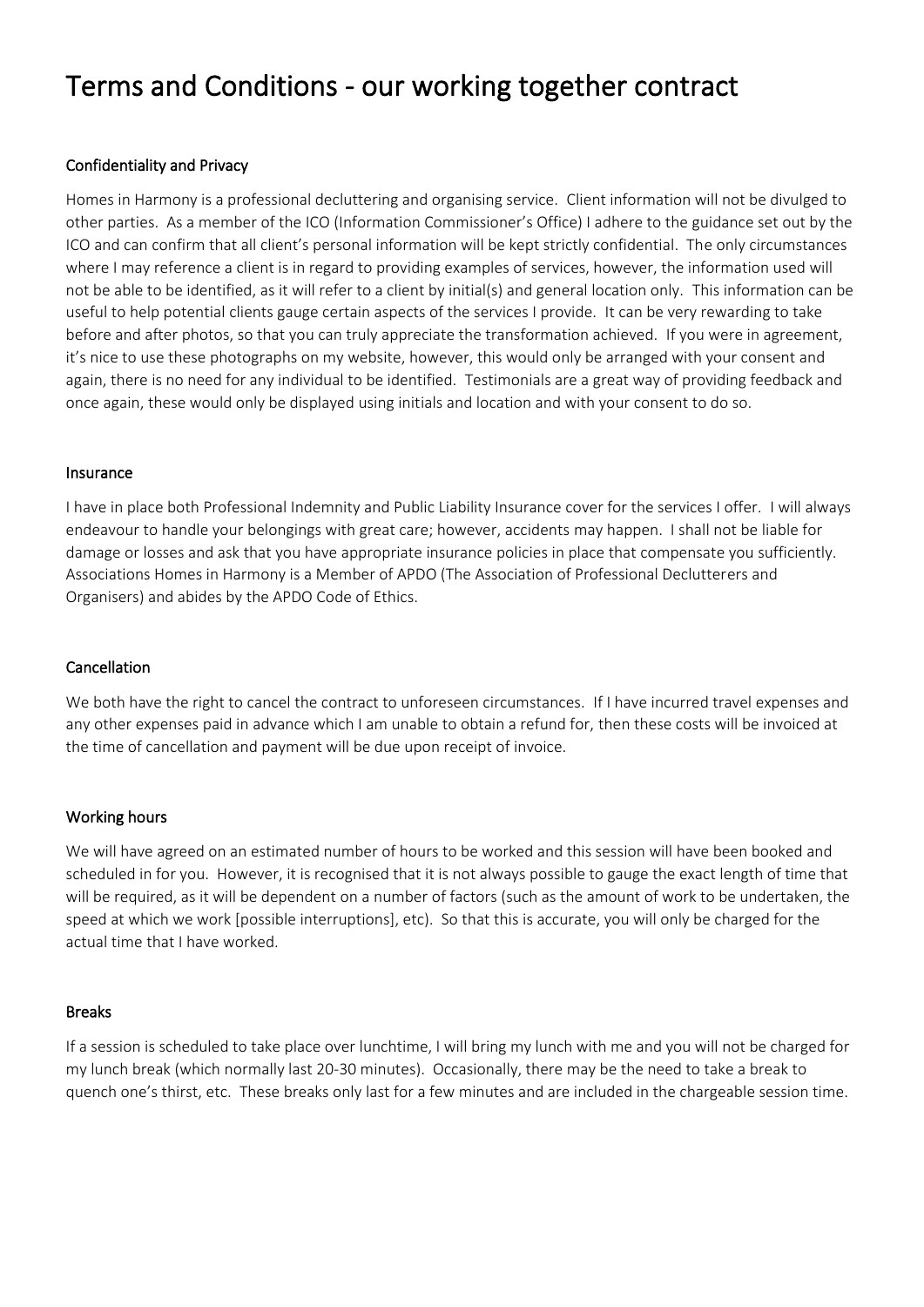# **Travel**

Where mileage is up to a 30-mile round trip, this is included in the £30 initial consultation fee. NB: The fee is refundable on payment of your first booked session, of 3 hours or more (up to 5 hours [or more by special arrangement]). If I need to travel in excess of 30 miles, then each additional mile is charged at 60 pence. In some circumstances an initial consultation fee is waived, when for example the client lives further away and matters can be discussed in detail over the phone.

## Limits of Work

I will of course do all that I can to help you accomplish your goals and achieve your desired outcome. While the decluttering and organising, service does not include cleaning, I am happy to assist with some light cleaning tasks if required. I'm also happy to assist in repositioning items, although I am unable to assist in moving heavy and/or bulky items.

## Removal of Unwanted Items

Whilst I do not carry a waste disposal licence, I am happy to accompany you to your local waste recycling centre at the end of our tidying session, as appropriate. Items/bags will only be removed with your consent.

## Best Advice

My advice is provided as guidance and in good faith. It is always your decision as to what you wish to keep, discard and recycle. Homes in Harmony cannot accept responsibility for the consequences of decisions taken.

## Valuables

Whilst working I may occasionally handle items of high monetary value and/or great sentimental value. I am not qualified to identify items of monetary or sentimental value and therefore you acknowledge that in the case of accidental damage or loss, however caused, that I am not held responsible. Please reference to the heading Insurance, under Terms and Conditions.

## Products

To aid the organising of items, I often utilise a range of storage products. I will use these to demonstrate the advantages of having specific items stored in a particular way. Should you love this idea and the products then the items are available to purchase at cost price at the point of invoicing. I provide an invoice for payment for my services and where appropriate a product invoice for payment in addition to this.

## Payment Terms

My services will be charged by the hour and an invoice for the hours worked will be issued at the end of our session. Payment can be made either by debit or credit card or by bank transfer to my account, details of which will be provided with your invoice. \*Please note for all bookings I require a 50% deposit and payment can be made by bank transfer; bank details are provided on the invoice. I prefer not to accept cash and am unable to accept cheques. The remaining balance of the invoice requires payment at the end of our session upon presentation of your invoice, again this can be paid by bank transfer or by debit or credit card. I will bring along a hard copy of our agreement of the terms of our working together contract. I will require a signed copy of this upon my arrival